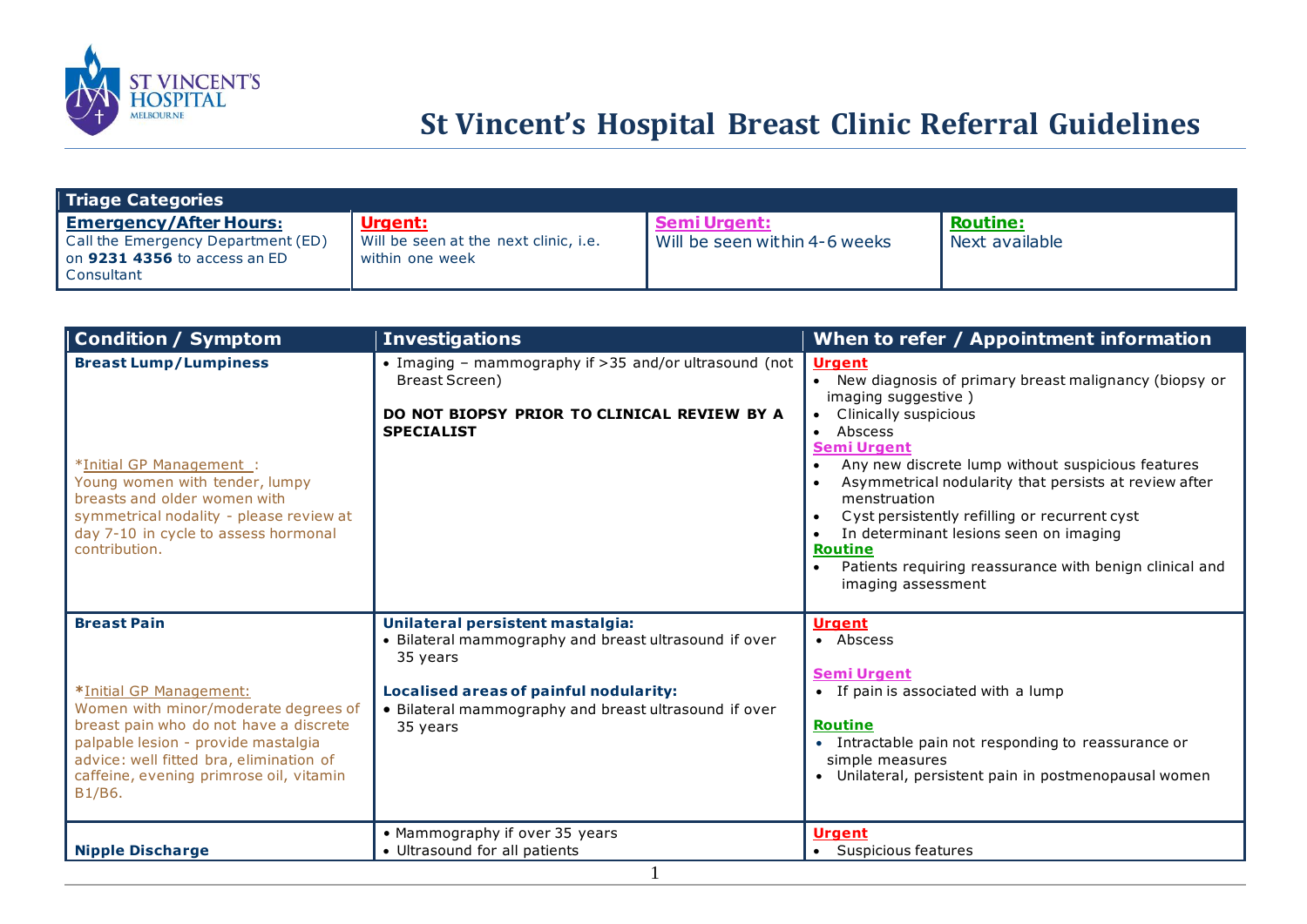

# **St Vincent's Hospital Breast Clinic Referral Guidelines**

| <b>Condition / Symptom</b>                                     | <b>Investigations</b>                                                                                                                                                                                                                                                                                                                       | When to refer / Appointment information                                                                                                                                                                         |
|----------------------------------------------------------------|---------------------------------------------------------------------------------------------------------------------------------------------------------------------------------------------------------------------------------------------------------------------------------------------------------------------------------------------|-----------------------------------------------------------------------------------------------------------------------------------------------------------------------------------------------------------------|
| *Initial GP Management:<br>Advice to stop expressing discharge | <b>Examination:</b><br>Suspicious features:<br>Unilateral<br>$\bullet$<br>Spontaneous<br>Clear or blood stained<br>Associated nipple surface changes/inversion<br>Single duct<br>Associated lump<br>Benign features:<br>Bilateral with expression<br>$\bullet$<br>Creamy/green/brown in colour<br>Normal -appearing nipple<br>Multiple duct | <b>Semi Urgent</b><br>Benign features with inflammation<br>$\bullet$<br><b>Routine</b><br>Benign features over 12 months in duration requiring<br>$\bullet$<br>reassurance<br>· High volume bilateral discharge |
| <b>Nipple Inversion or Retraction</b>                          | • Mammography<br>• Ultrasound                                                                                                                                                                                                                                                                                                               | <b>Urgent</b><br>• Suspicious features                                                                                                                                                                          |
| <b>Benign features</b>                                         | <b>Examination:</b><br>Suspicious features:<br>• Short duration<br>• Unilateral<br>• 'Chesterfield Couch button' appearance<br>• Associated nipple scaling or ulceration<br>Benign features:<br>• Long standing<br>Bilateral<br>• Nipple stalk alone<br>• History of inflammation                                                           | Routine<br>Benign features requiring reassurance<br>Assessment regarding cosmetic correction/eversion<br>surgery                                                                                                |
| <b>Change in Breast Shape/Appearance</b><br>and/or contour     | • Mammography<br>• Ultrasound                                                                                                                                                                                                                                                                                                               | <b>Urgent</b><br>• New dimpling with mass                                                                                                                                                                       |
|                                                                |                                                                                                                                                                                                                                                                                                                                             |                                                                                                                                                                                                                 |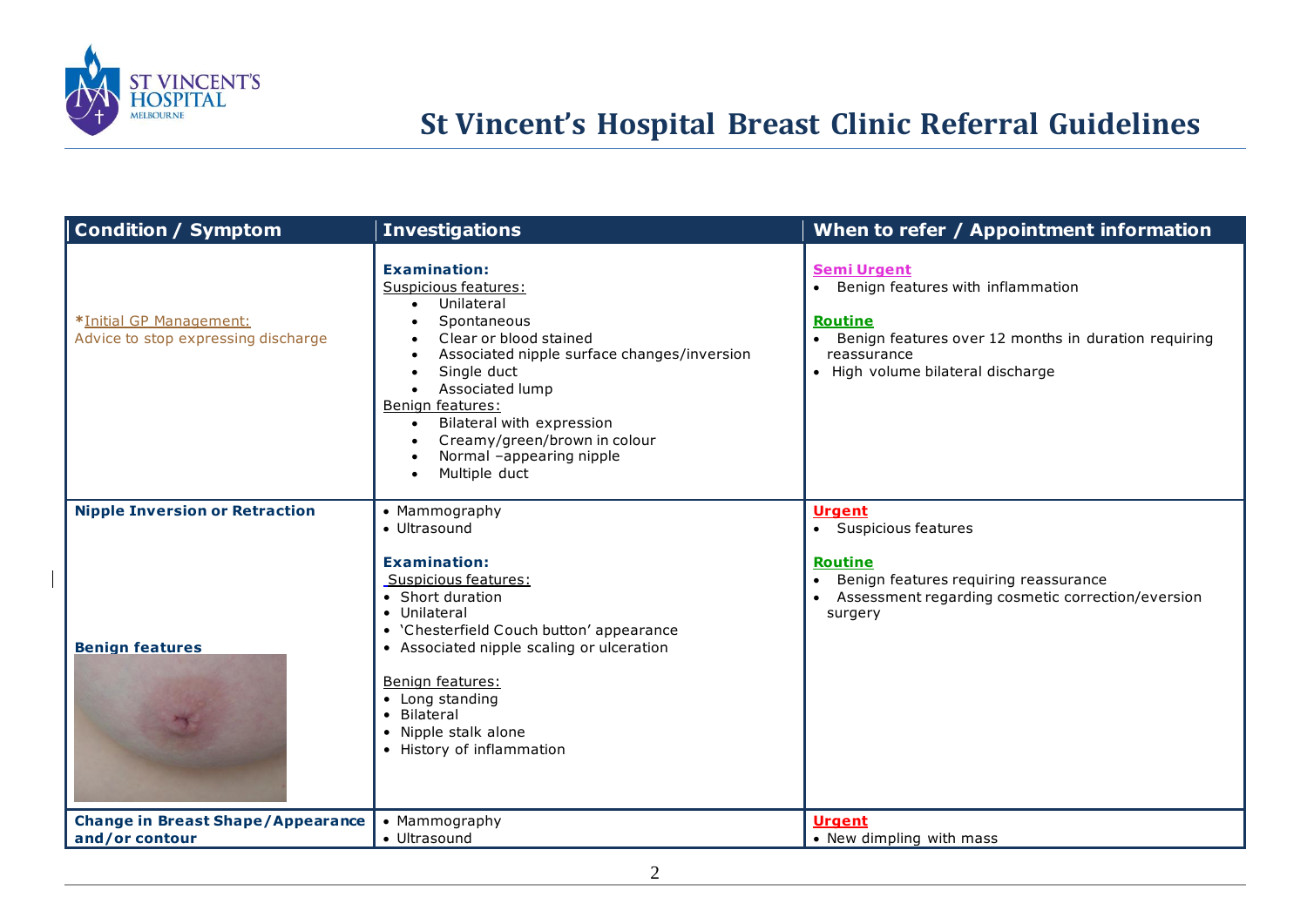

# **St Vincent's Hospital Breast Clinic Referral Guidelines**

| Condition / Symptom                                                                                                                                                                                                                                 | <b>Investigations</b> | When to refer / Appointment information                                                                                                                              |
|-----------------------------------------------------------------------------------------------------------------------------------------------------------------------------------------------------------------------------------------------------|-----------------------|----------------------------------------------------------------------------------------------------------------------------------------------------------------------|
|                                                                                                                                                                                                                                                     |                       | <b>Semi Urgent</b><br>• All others                                                                                                                                   |
| <b>Family History</b><br>*Initial GP Management:<br>Use Cancer Australia risk assessment<br><b>tool</b> to calculate risk.<br>https://canceraustralia.gov.au/clinical-<br>best-practice/gynaecological-<br>cancers/familial-risk-assessment-fra-boc |                       | <b>Routine</b><br>• Patients determined to have high or moderate risk<br>• Consider referral to a family cancer genetics clinic<br>• E.g. www.petermac.org/referrals |
| <b>Pre-Existing Breast Cancer diagnosis</b>                                                                                                                                                                                                         |                       | <b>Urgent</b><br>Patients with a new diagnosis or clinical suspicion of<br>recurrent, loco-regional or metastatic disease                                            |